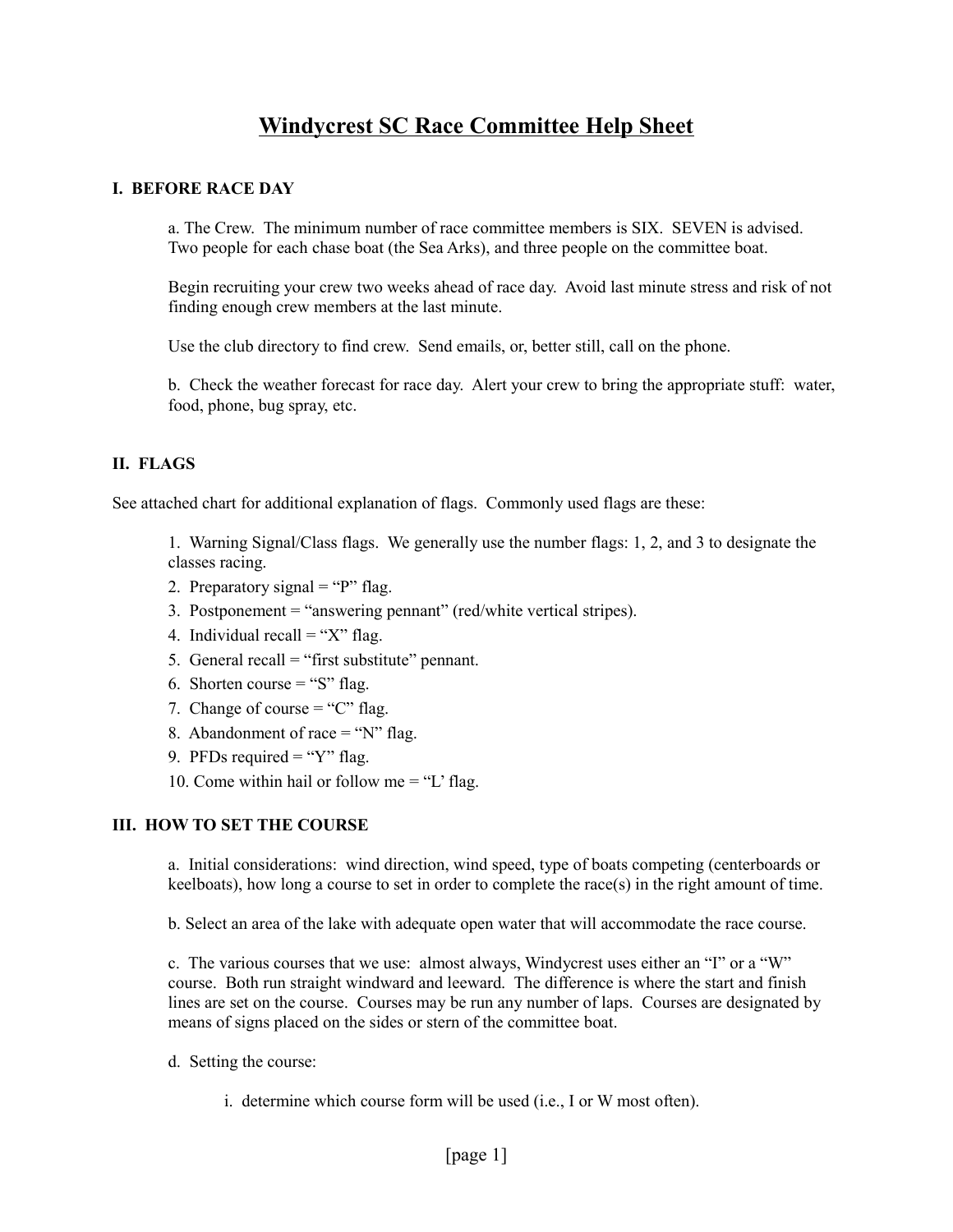- ii. position the committee boat in the location required by the course, set the anchor.
- iii. set the starting line pin (yellow buoy) subject to adjustment later.
- iv. set the windward mark subject to adjustment later.
- v. set the leeward mark subject to adjustment later.
- vi. setting a mark so that it is in the right place:

1. go to the desired position for the mark, head the boat into the wind, and stop way.

2. lower the anchor weight until it hits bottom (the line could be too short!),

3. back up the boat and roll the buoy off,

4. return to windward side of windward mark or leeward side of leeward mark and sight up the course to confirm correct placement of the buoy,

- 5. advise PRO that mark is set,
- 6. stand by awaiting further instructions from the PRO.

#### **IV. CONDUCTING THE RACE.**

- a. The race is managed by those on the committee boat.
- b. Jobs of people on the committee boat, some tasks may be performed by the same person:
	- flag handler
	- time keeper
	- horn operator
	- start/finish line sighter
	- recorder of check-ins and finishes
- c. Check boats in before the courtesy sound by recording boats and sail numbers on score sheet.

d. Start the race on time! If you cannot start on time, postpone the start (answering pennant + one sound). Use the on-board electronic starting horn to start the race sequence. Someone must watch for OCS (on course side, aka over early) boats. Signal OCS boats with "X" flag and one sound; verbal notice is not required but is permitted. Lower the flag once all OCS boats have returned to the prestart side of the line or after 4 minutes. If "too many" are OCS, signal a general recall with "first substitute" flag and two sounds. Time keeper records the starting time (e.g., 2:00 pm) and insures the timer is running.

e. Use of the electronic starting horn: (explanation here).